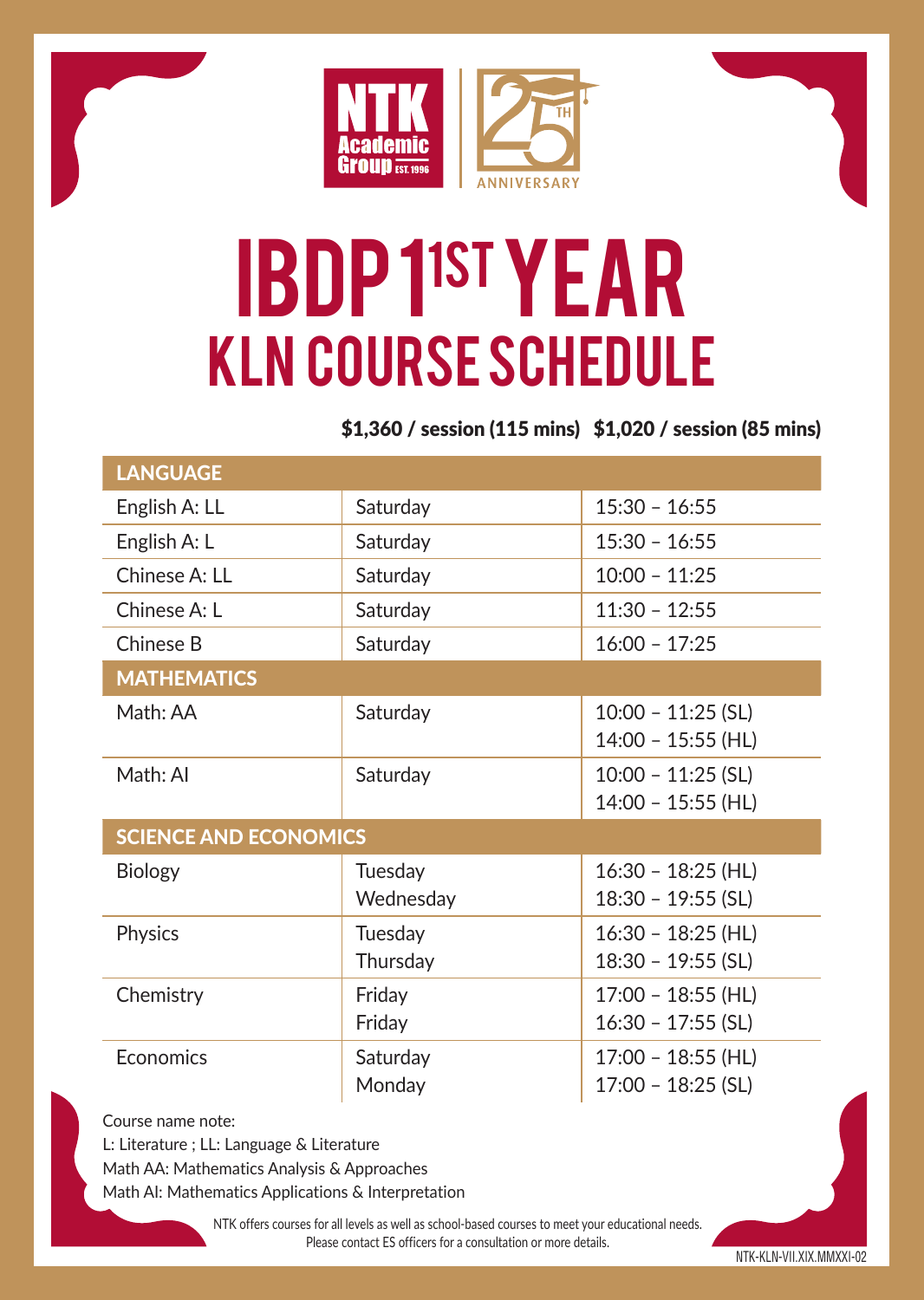

## IBDP 2nd YEAR KLN Course Schedule

\$1,360 / session (115 mins) \$1,020 / session (85 mins)

| <b>LANGUAGE</b>              |                       |                                              |
|------------------------------|-----------------------|----------------------------------------------|
| English A: LL                | Saturday              | 15:30 - 16:55                                |
| English A: L                 | Saturday              | 15:30 - 16:55                                |
| Chinese A: L                 | Saturday              | $11:30 - 12:55$                              |
| Chinese A: LL                | Thursday              | 17:30 - 18:55                                |
| Chinese B                    | Saturday              | 13:30 - 14:55                                |
| <b>MATHEMATICS</b>           |                       |                                              |
| Math: AA                     | Saturday              | $14:00 - 15:25$ (SL)<br>$10:00 - 11:55$ (HL) |
| Math: Al                     | Saturday              | $14:00 - 15:25$ (SL)<br>$10:00 - 11:55$ (HL) |
| <b>SCIENCE AND ECONOMICS</b> |                       |                                              |
| Biology                      | Tuesday<br>Saturday   | $17:00 - 18:55$ (HL)<br>$15:30 - 16:55$ (SL) |
| Physics                      | Tuesday<br>Saturday   | $16:30 - 18:25$ (HL)<br>$14:00 - 15:25$ (SL) |
| Chemistry                    | Wednesday<br>Saturday | $16:30 - 18:25$ (HL)<br>$12:00 - 13:25$ (SL) |
| <b>F</b> conomics            | Saturday<br>Monday    | $17:00 - 18:55$ (HL)<br>$18:30 - 19:55$ (SL) |

Course name note:

L: Literature ; LL: Language & Literature

Math AA: Mathematics Analysis & Approaches

Math AI: Mathematics Applications & Interpretation

NTK offers courses for all levels as well as school-based courses to meet your educational needs. Please contact ES officers for a consultation or more details.

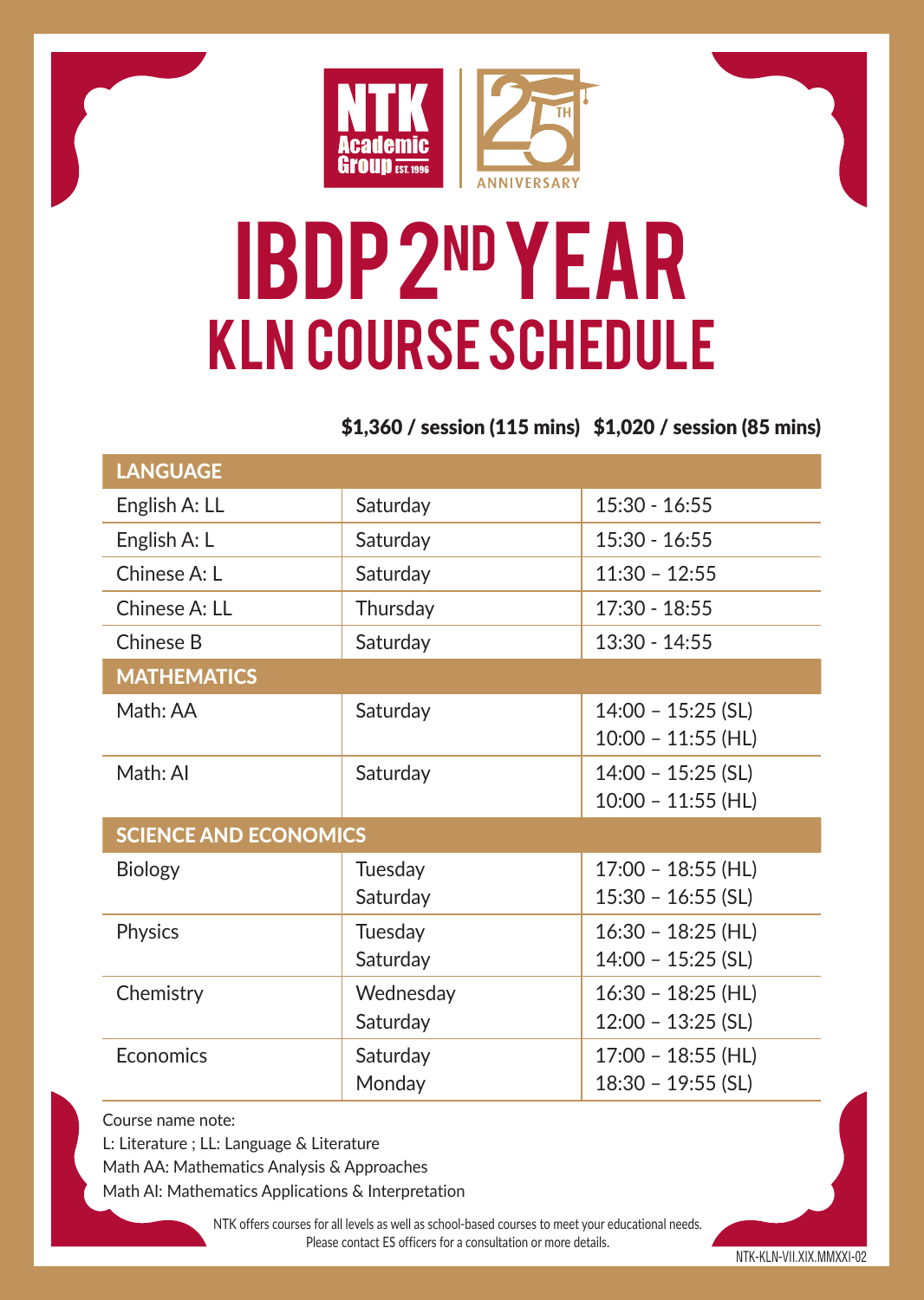

## IGCSE 1st YEAR KLN Course Schedule

### \$580 / session (55 mins) \$870 / session (85 mins)

| <b>LANGUAGE</b>              |           |                 |  |
|------------------------------|-----------|-----------------|--|
| English A Edexcel            | Saturday  | $14:00 - 15:25$ |  |
| English 1st Lang CIE         | Wednesday | $18:30 - 19:55$ |  |
| Chinese B                    | Saturday  | $15:30 - 16:55$ |  |
| Chinese A                    | Friday    | $16:30 - 17:55$ |  |
| <b>MATHEMATICS</b>           |           |                 |  |
| <b>Mathematics</b>           | Saturday  | $13:00 - 13:55$ |  |
| <b>SCIENCE AND ECONOMICS</b> |           |                 |  |
| <b>Biology</b>               | Saturday  | $10:00 - 10:55$ |  |
| Physics                      | Saturday  | $11:00 - 11:55$ |  |
| Chemistry                    | Saturday  | $12:00 - 12:55$ |  |
| Economics                    | Saturday  | $17:00 - 17:55$ |  |

NTK offers courses for all levels as well as school-based courses to meet your educational needs. Please contact ES officers for a consultation or more details.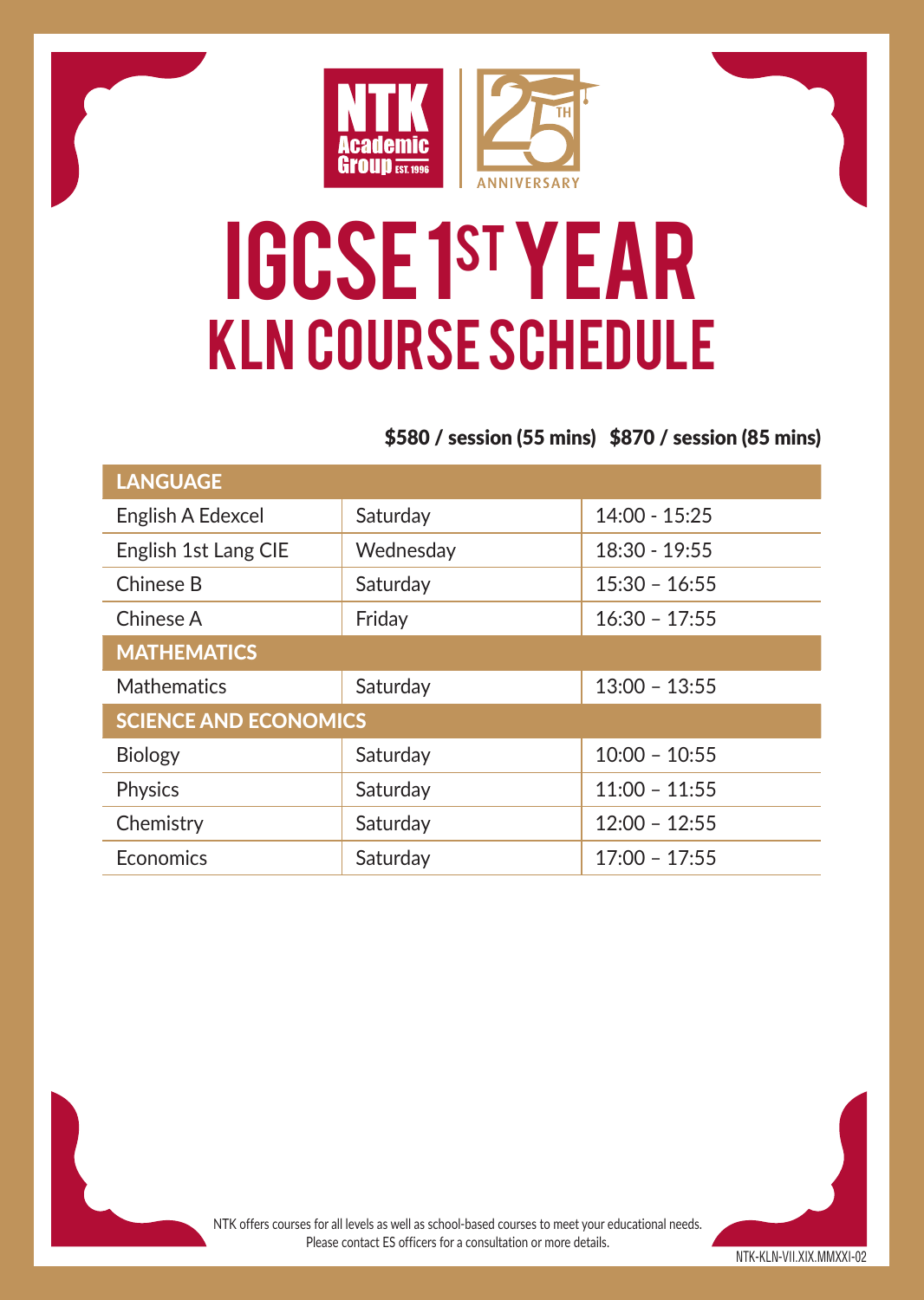

## IGCSE 2nd YEAR KLN Course Schedule

### \$580 / session (55 mins) \$870 / session (85 mins)

| <b>LANGUAGE</b>                   |           |                 |  |
|-----------------------------------|-----------|-----------------|--|
| English A Edexcel                 | Saturday  | $14:00 - 15:25$ |  |
| English 1st Lang CIE              | Wednesday | $18:30 - 19:55$ |  |
| Chinese B                         | Saturday  | $15:30 - 16:55$ |  |
| Chinese A                         | Friday    | $16:30 - 17:55$ |  |
| <b>MATHEMATICS</b>                |           |                 |  |
| <b>Mathematics</b>                | Saturday  | $12:00 - 12:55$ |  |
|                                   | Tuesday   | $17:00 - 17:55$ |  |
| Additional / Further Pure<br>Math | Friday    | $17:30 - 18:55$ |  |
| <b>SCIENCE AND ECONOMICS</b>      |           |                 |  |
| Chemistry                         | Saturday  | $10:00 - 10:55$ |  |
| <b>Physics</b>                    | Saturday  | $11:00 - 11:55$ |  |
| <b>Biology</b>                    | Saturday  | $12:00 - 12:55$ |  |
| Economics                         | Saturday  | $17:00 - 17:55$ |  |

NTK offers courses for all levels as well as school-based courses to meet your educational needs. Please contact ES officers for a consultation or more details.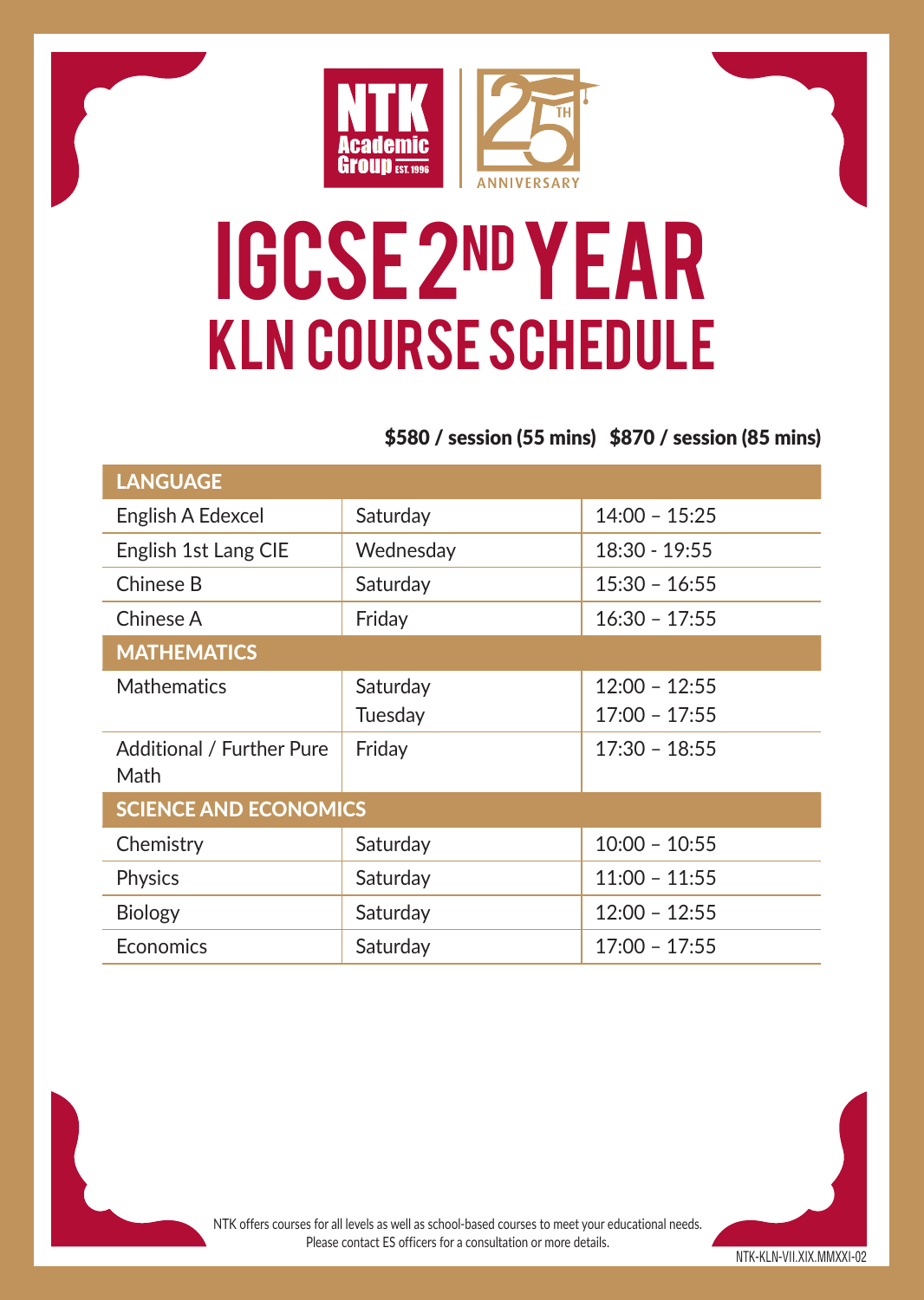

# GCEAS/GCEAL KLN Course Schedule

### \$1,020 / session (85 mins)

| <b>GCEAS / GCEAL</b> |                      |                 |
|----------------------|----------------------|-----------------|
| <b>Mathematics</b>   | Saturday             | $14:00 - 15:25$ |
| Economics            | Saturday             | $14:00 - 15:25$ |
| Physics              | Thursday             | $18:30 - 19:55$ |
| <b>Biology</b>       | Wednesday / Thursday | $18:30 - 19:55$ |
| Chemistry            | Saturday             | $17:30 - 18:55$ |

NTK offers courses for all levels as well as school-based courses to meet your educational needs. Please contact ES officers for a consultation or more details.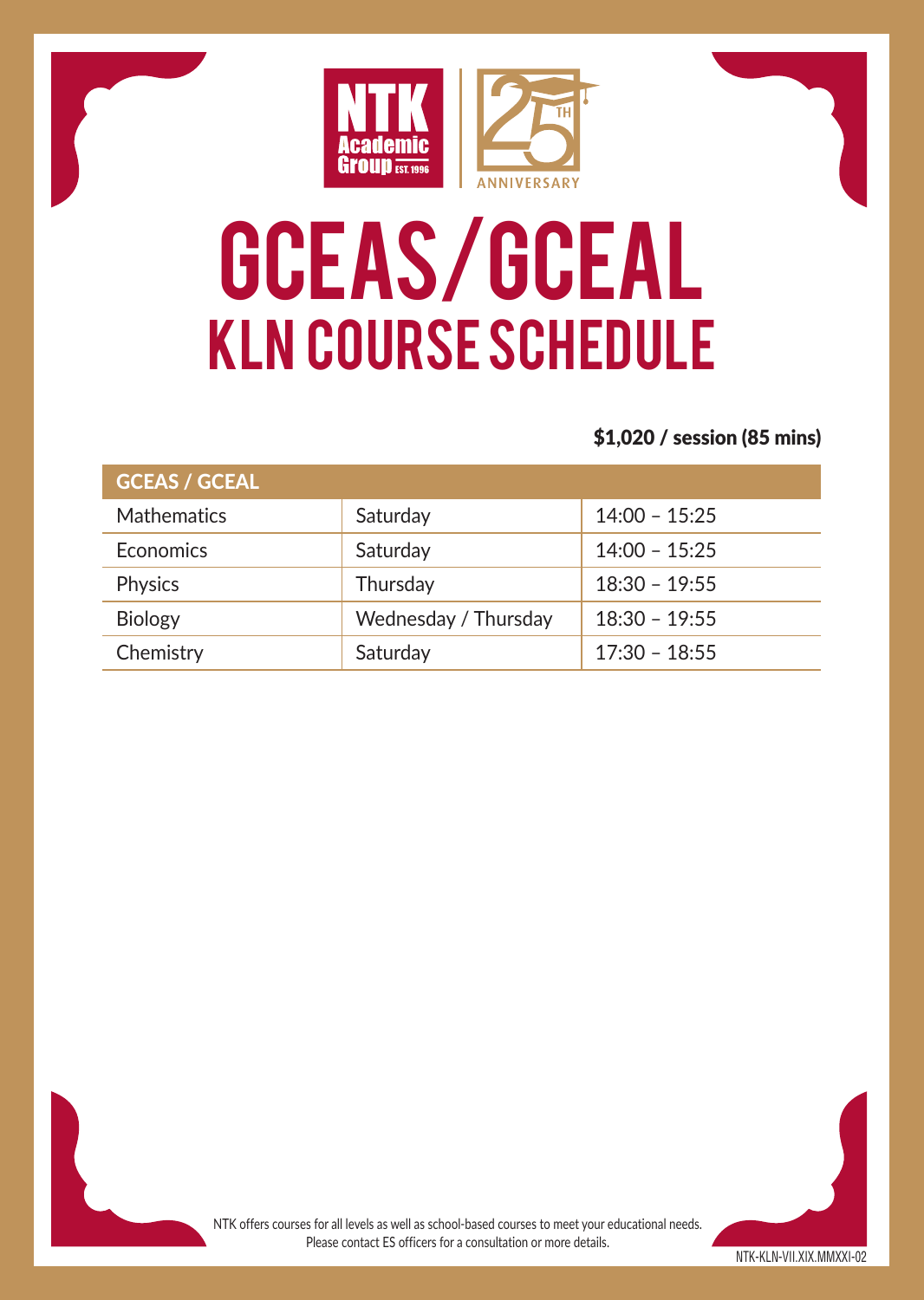

### Junior academy G3 – 4 / G5 – 6 KLN

\$780 / session (85 mins)

| $G3-4$                         |          |                 |
|--------------------------------|----------|-----------------|
| English Language               | Saturday | $10:00 - 11:25$ |
| Math Bisector                  | Saturday | $10:00 - 11:25$ |
| English Literature             | Saturday | $11:30 - 12:55$ |
| Math Bearing                   | Saturday | $11:30 - 12:55$ |
| $G5-6$                         |          |                 |
| Math Golden Ratio              | Saturday | $10:00 - 11:25$ |
| English Literature             | Saturday | $10:00 - 11:25$ |
| Math Boundary                  | Saturday | $11:30 - 12:55$ |
| English Language               | Saturday | $11:30 - 12:55$ |
| Chinese Vocabulary and Writing | Saturdav | $13:00 - 14:25$ |

Weekday courses are also available. Please contact our Education Services Officers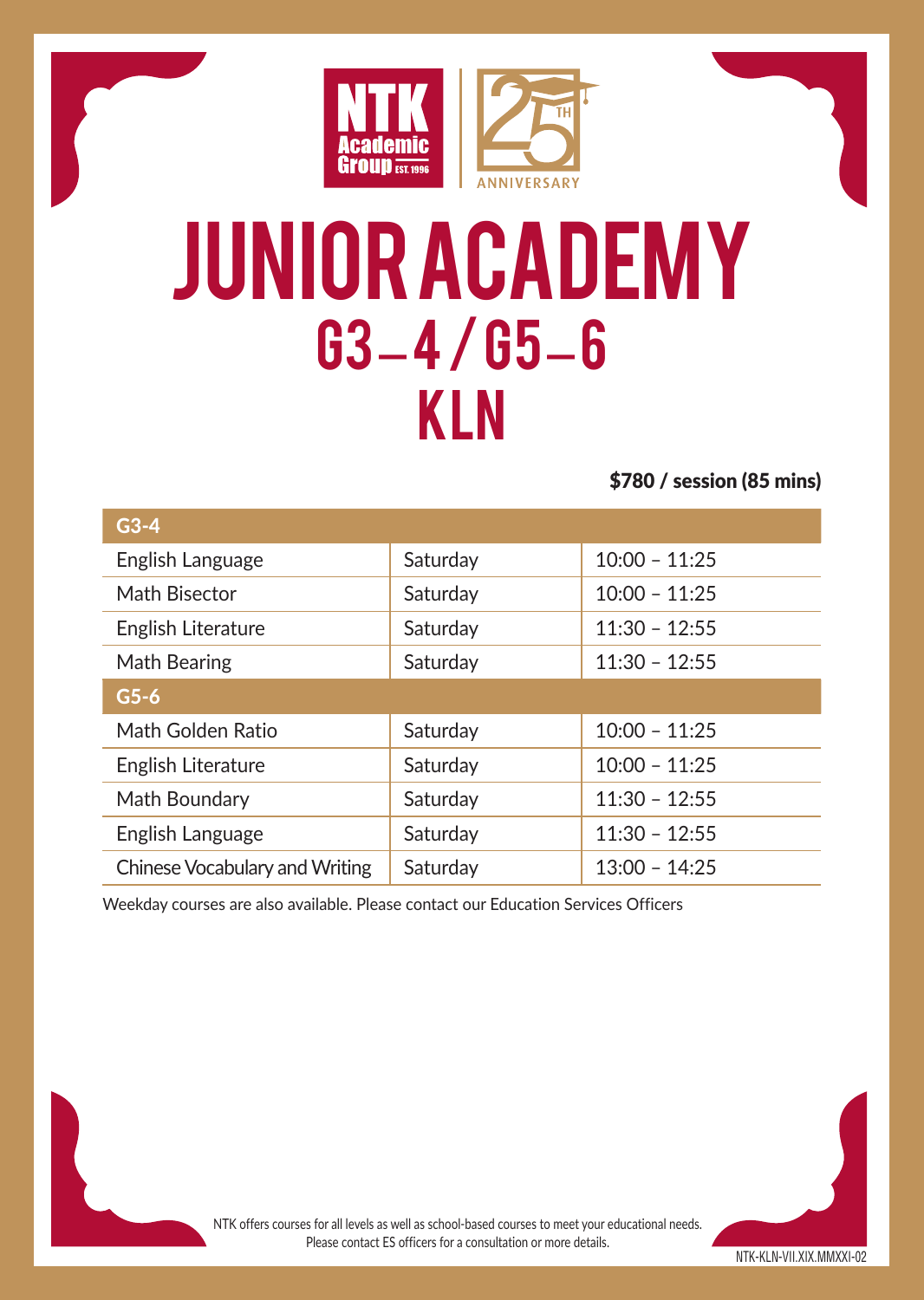

### Junior academy G7 – 8 / G9 – 10 KLN

\$780 / session (85 mins)

| $G7-8$                                 |          |                 |
|----------------------------------------|----------|-----------------|
| Chinese Literary Analsysis and Writing | Saturday | $09:00 - 10:25$ |
| English Language                       | Saturday | $10:00 - 11:25$ |
| Math Great Circle                      | Saturday | $11:30 - 12:55$ |
| English Literature                     | Saturday | $11:30 - 12:55$ |
| Math Googolplex                        | Saturday | $14:00 - 15:25$ |
| Science (Pre-IGCSE)                    | Saturday | $14:00 - 15:25$ |
|                                        |          |                 |

### \$870 / session (85 mins)

| $G9-10$                      |          |                 |
|------------------------------|----------|-----------------|
| Science (IBMYP Lv 4-5)       | Friday   | $17:00 - 18:25$ |
| English Language             | Saturday | $11:30 - 12:55$ |
| English Literature           | Saturday | $14:00 - 15:25$ |
| English EAP                  | Saturday | $14:00 - 15:25$ |
| Mathematics (IBMYP Lv 4 - 5) | Saturday | $15:30 - 16:55$ |

Weekday courses are also available. Please contact our Education Services Officers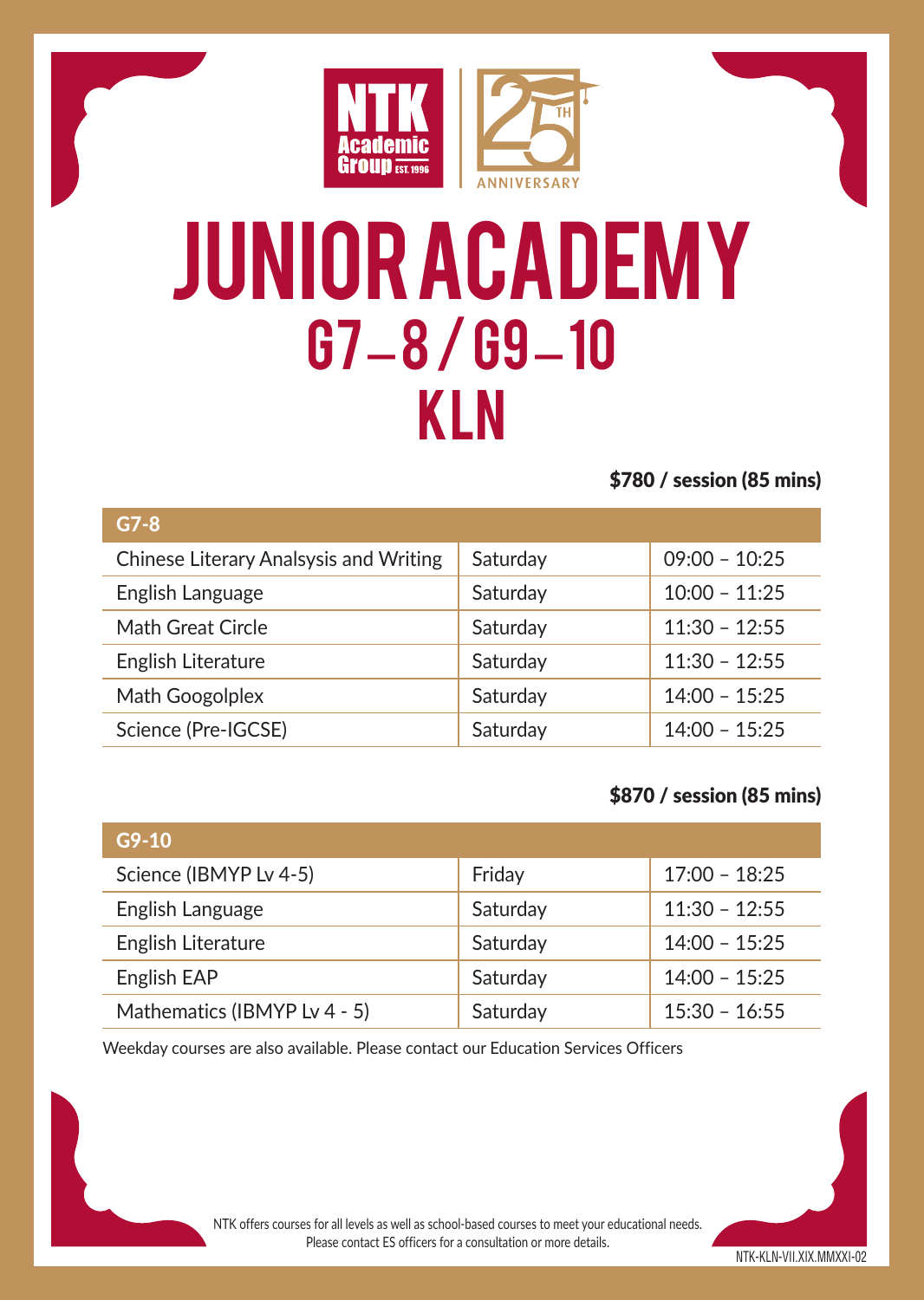

## Entrance Test Prep KLN

\$780 / session (85 mins)

| <b>CEE11+ Entrance</b> |        |                 |
|------------------------|--------|-----------------|
| English                | Fridav | $16:30 - 17:55$ |
| <b>Mathematics</b>     | Fridav | 18:00 - 19:25   |

### \$780 / session (85 mins)

| <b>CEE13+ Entrance</b> |        |                 |
|------------------------|--------|-----------------|
| English                | Fridav | $16:30 - 17:55$ |
| Mathematics            | Fridav | $18:00 - 19:25$ |